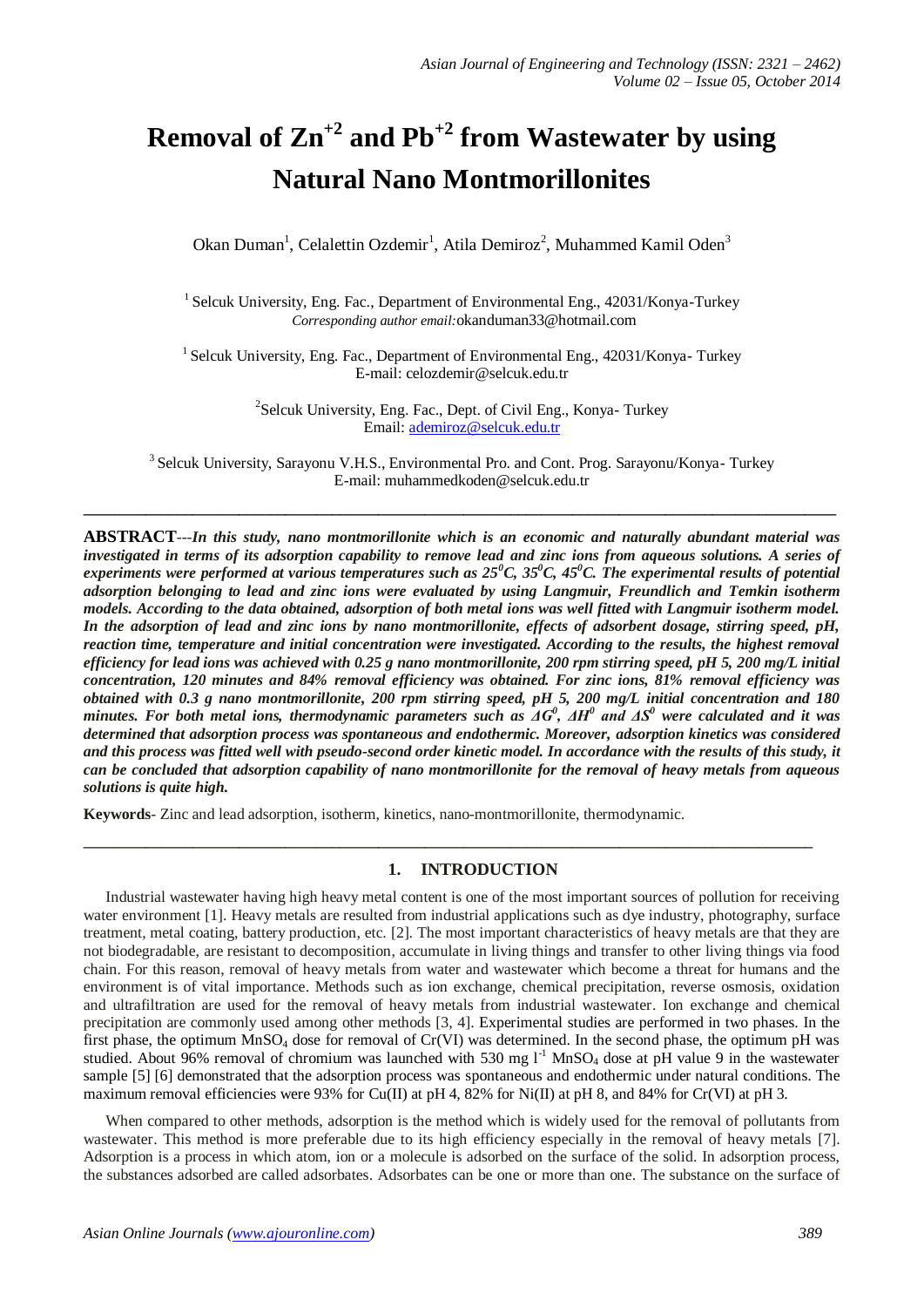which adsorption is occurred is the adsorbent. The main feature of a good adsorbent is to have wide surface area per unit mass.

Many different substances such as peat [8], almond shell [9], fly ash [10], silicon antimonate ion exchanger [11], grafted silica [12], sewerage sludge ash [13] woody plants [14], natural zeolite [15], bones [16], Sphaeroplea algae [17] chitosan [18], ash of thermal power plant [19] are effectively used as adsorbent.

Clay which is a natural adsorbent has three well known kinds such as smectites (e.g. montmorillonite), kaolin and mica. Montmorillonite has high cation exchange capacity. Its marketing price is 20 times less than that of activated carbon. For this reason, clays including especially montmorillonite are effectively used for the removal of metal ions such as  $\text{Zn}^{+2}$ , Pb<sup>+2</sup> from aqueous solutions [20]. There are many studies in the literature which were aimed to reveal the capacity of montmorillonite in heavy metal removal. Montmorillonite and kaolin were used for the removal of lead and cadmium and it was presented that adsorption capacity of montmorillonite was higher than that of kaolin [21]. Also montmorillointe was evaluated in the removal of zinc and cadmium and more zinc ions were absorbed by montmorillonite than cadmium ions [22]. In other studies, acid-treated montmorillonite was used for the removal of lead [23] and modified montmorillonite was used for copper and zinc removal [24].

## **2. EXPERIMENTAL STUDIES**

#### **2.1.Chemicals**

The chemicals used in the experiments were all analytical grade and  $ZnCl_2$  salt was used for  $Zn^{2+}$  solution and PbCl, salt was used to prepare  $Pb^{2+}$  solution. 1000 mg/L stock solutions of zinc and lead were prepared. Then, required concentrations of metal ion solutions were prepared by diluting the stock solution. For pH adjustments, 1M HCI and 1M NaOH solutions were prepared.

#### **2.2.Adsorbent**

Nano montmorillonite, a natural clay mineral, was used as an adsorbent. This adsorbent was provided from Erzurum domain which was then processed by ANKA Nanotechnology Construction Geotechnique Informatic Food Commerce Marketing Co. Ltd., XRD analysis was carried out in order to determine the mineralogical properties of nano montmorillonite (Figure 2). According to the results of XRD analysis, it was observed that our sample constituted of montmorillonite mineral. In Table 1., chemical components of nano montmorillonite are given. SEM images show lamellar structure and surface shape of nano montmorillonite. In Figure 3. SEM images of the adsorbent are given. It was observed that mined montmorillonite was yellow in color. In order to determine the concentrations of metals during experiments, GBC trade HG393AA model Atomic Absorption Spectrometer was used. Adsorption experiments performed with ZHWY-200B Incubator Shaker. For weighing of the amounts, SARTORIUS TE214S analytical balance was used. HACH HQ40d MULTI trade pH meter was used for pH analysis. Moreover, BINDER trade incubator and ELEKTRO-MAK EM 4808 P and centrifuge were used. The glass materials and balance are calibrated and certificated.

**DTA -TG analysis of Montmorillonite:** In the DTA-TG analysis of nano montmorillonite samples, it was observed that they were dehydrated at around 80-100<sup>o</sup>C (Figure 1). Nano montmorillonite samples dehydrated their crystal water content between montmorillonite layers at 100-300ºC [25] and dehydroxylation occurred in nano montmorillonite samples due to endothermic reactions above 300°C [26] and the samples dehydrated their water content as a result of dehydroxylation [27]. In Figure 1. dehydroxylation peaks of Yellow montmorillonite samples can be observed at 404ºC in illite mineral and at 653ºC in montmorillonite mineral.



**Figure 1** DTA-TG analysis of nano montmorillonite; a) Green mont. b)Red mont. c)Yellow mont.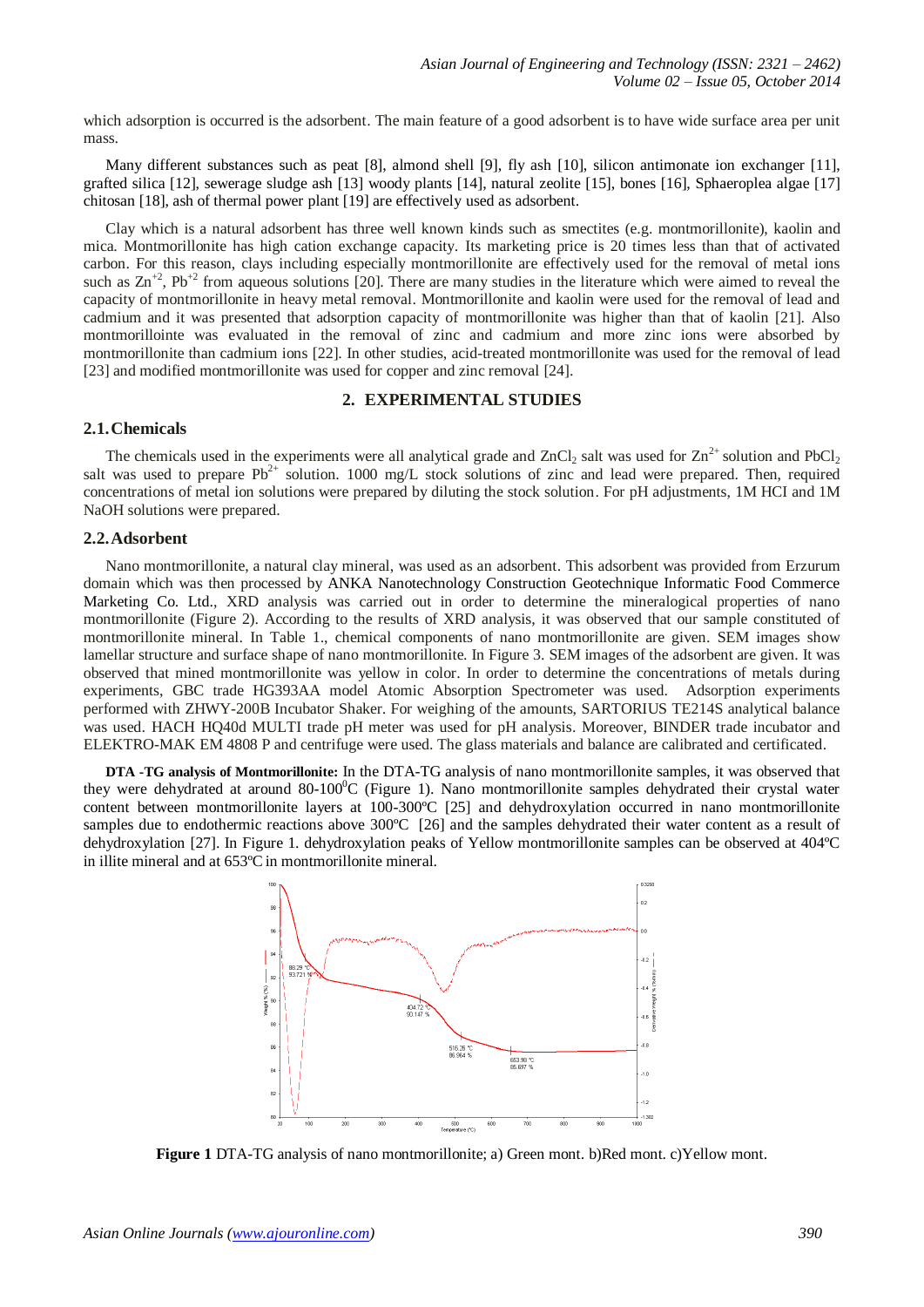**ZP Measurements:** Zeta Potential,  $-22.5$  mV, EC: 10.6  $\mu$ S/cm, pH: 7.59, Density of particles: 2.55086 gr/cm<sup>3</sup>, Surface area:  $12.36210 \text{ m}^2/\text{g}$ , Pore space: 0,020325 cm<sup>3</sup>/gr.

| Symbol                         | Components |
|--------------------------------|------------|
| Na <sub>2</sub> O              | 0.02       |
| MgO                            | 2.82       |
| $Al_2O_3$                      | 20.67      |
| SiO <sub>2</sub>               | 53.28      |
| $K_2O$                         | 0.82       |
| CaO                            | 6.13       |
| TiO <sub>2</sub>               | 0.63       |
| Fe <sub>2</sub> O <sub>3</sub> | 6.13       |
|                                |            |

**Table 1.** Chemical components of natural montmorillonite mineral.



**Figure 2.** XRD analysis of nano montmorillonite.



**Figure 3**. SEM images of nano montmorillonite.

**Table 2.** Contact angle values of nano montmorillonite samples



Figure 4. Contact angle of Natural Yellow montmorillonite samples (35°)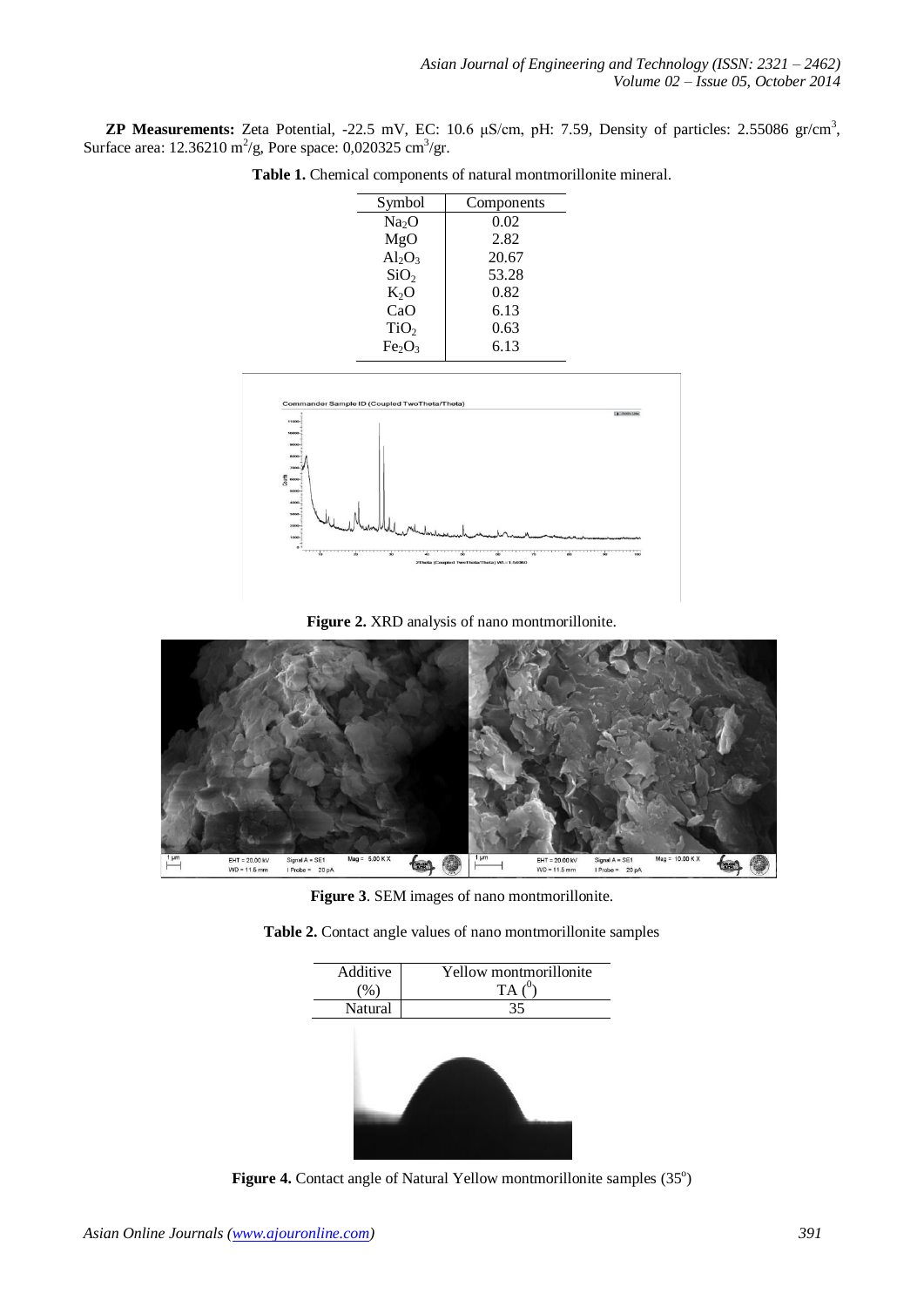#### **2.3.Adsorption experiments**

Optimum values of parameters affecting adsorption were determined. First of all, effect of contact time on adsorption was investigated and experiments performed in time periods varying between 1 and 300 minutes. In order to determine adsorbent dosage, the amount of adsorbent was varied between 50 and 400 mg. Effect of stirring speed was investigated by an optimization study within the range of 100 – 300 rpm. The pH experiments were carried out by changing the pH values between 2 and 9. Moreover, the effect of temperature on adsorption was investigated by performing the experiments at 25, 35, 45 <sup>0</sup>C temperatures. Langmuir, Freundlich and Temkin isotherm models were applied to the results of experiments performed under optimum conditions. Isotherm constants were calculated by using linearized forms of these isotherm equations. Moreover as well as kinetic studies thermodynamic parameters were calculated from classical thermodynamic equations.

## **3. RESULTS AND EVALUATIONS**

## **3.1. Optimization Studies**

## *3.1.1. Determination of Optimum Time*

250 mg nano montmorillonite was added into 200 mL of solutions including 200 mg/L Pb<sup>2+</sup> and  $\text{Zn}^{2+}$  ions and they were mixed. The samples were taken from shaker within 5, 10, 15, 30, 45, 60, 90, 120, 150, 180, 210, 240, 270 and 300 minutes, respectively and then they were measured with AAS after separation by filter paper. Removal efficiencies with time are given in Figure 5.a and Figure 5.b. First, adsorption increased with time and reached to equilibrium after having a plateau value. Adsorption of  $Pb^{2+}$  ions reached to equilibrium in 120 minutes (Figure 3.1.a) and significant removal efficiency was not observed after  $120^{th}$  minute. It was observed that adsorption of  $\text{Zn}^{2+}$  ions, on the other hand, reached to equilibrium in 180 minutes (Figure 3.1.b).



**Figure** 5. Removal efficiency of Pb (II) (a,c,e) and Zn (II) (b,d,f) with respect to time (a,b), adsorbent dosage (c,d) and stirring speed (e,f).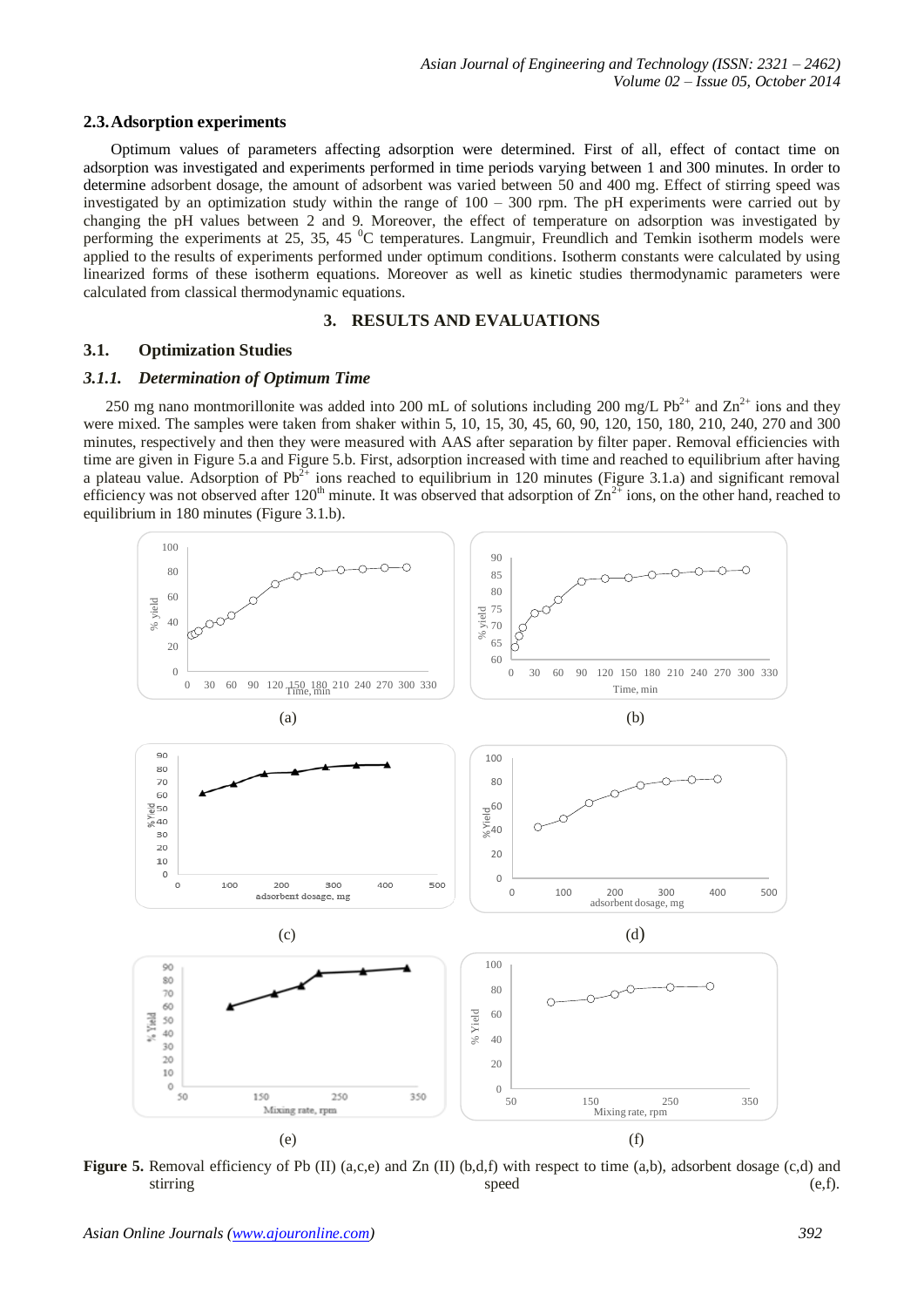## *3.1.2. Determination of Optimum Adsorbent Dosage*

In this part of the study, the effect of adsorbent dosage on the adsorption of  $Pb^{2+}$  and  $Zn^{2+}$  ions was investigated and the results are given in Figure 5.c and Figure 5.d. For  $Pb^{2+}$  metal ion, the experiments were performed with 50, 100, 150, 200, 250, 300, 350 mg adsorbent dosages in 200 mL sample solution of 200 mg/L initial concentration in 120 minuteequilibrium time. It was observed that increase in adsorbent dosage resulted in increase in removal efficiency however a significant change was not determined after 250 mg. In the adsorption of  $Pb^{2+}$  metal ion, optimum adsorbent dosage was determined as  $250$  mg (Figure 5.c). For  $Zn^{2+}$  metal ion, the experiments were performed with 50, 100, 150, 200, 250, 300, 350, 400 mg adsorbent dosages in 200 mL sample solution of 200 mg/L initial concentration in 180 minuteequilibrium time. Optimum adsorbent dosage was determined as 300 mg (Figure 5.d).

#### *3.1.3. Determination of Optimum Stirring Speed*

A set of experiments was carried out with different stirring speeds at predetermined optimum adsorbent dosage and equilibrium time of adsorption. For  $Pb^{2+}$  metal ion; the experiments were performed with 100,150, 180, 200,250,300 rpm stirring speeds in the solution of 200 mg/L initial concentration having 250 mg adsorbent dosage in 120 minuteequilibrium time. Effect of different stirring speeds on adsorption was investigated and the results are given in Figure 5.e. When Figure 5.e was considered, it was observed that removal efficiency increased as the stirring speed was increased and considerable increase in removal efficiency was not observed after a point. The optimum stirring speed was determined as 200 rpm. For  $\text{Zn}^{2+}$  metal ion; effect of stirring speed on adsorption was investigated with 100, 150, 180, 200, 250, 300 rpm in the solution of 200 mg/L initial concentration having 300 mg adsorbent dosage in 180 minuteequilibrium time and the results are given in Figure 5.f. When the results are considered, adsorption efficiency increased as the stirring speed was increased and remained constant after a point. Therefore, optimum stirring speed was determined as 200 rpm.

# *3.1.4. Determination of Optimum pH*

The effect of pH on the adsorption of  $Pb^{2+}$  and  $Zn^{2+}$  metal ions was investigated and the results are given in Figure 6.a and Figure 6.b. When pH values of synthetic wastewater prepared for the experiments were considered, it was observed that they varied between 5.0 and 5.5. pH values of the samples including 200 mg/L Pb<sup>2+</sup> and  $\text{Zn}^{2+}$  metal ions were adjusted to 2, 3, 4, 5, 7, 9 with HCI and NaOH solutions. 250 mg adsorbent was added to solutions including 200 mg/L  $Pb^{2+}$  ions and the experiments were performed with 200 rpm stirring speed in 120 minute-equilibrium time. As pH increased, the efficiency decreased. It was concluded that pH of the solution should be 5 when initial pH of the water and chemical material usage in terms of economics were considered. Moreover, 300 mg adsorbent was added to solutions including 200 mg/L  $\text{Zn}^{2+}$  ions and the experiments were carried out with 200 rpm stirring speed in 180 minuteequilibrium time. pH of  $\text{Zn}^{2+}$  solutions was also selected as 5 due to the reasons mentioned above.

#### *3.1.5. Determination of Optimum Temperature*

In this part of the study, effect of temperature on the adsorption of  $Pb^{2+}$  and  $Zn^{2+}$  ions and the results are given in Figure 6.c and Figure 6.d. For Pb<sup>2+</sup> metal ions; the experiments were performed at 25, 35, 45  $^{\circ}$ C temperatures with 200 mg/L initial concentration, 250 mg adsorbent dosage, 200 rpm stirring speed, at pH 5 in 120 minute-contact time and as it can be seen in Figure 6.c, as temperature increased, the removal efficiency also increased. For  $\text{Zn}^{2+}$  metal ion; the experiments were performed at 25, 35, 45  $^{\circ}$ C temperatures with 200 mg/L initial concentration, 300 mg adsorbent dosage, 200 rpm stirring speed, at pH 5 in 180 minute-contact time. As it can be seen from the results in Figure 6.d, efficiency of adsorption is directly proportional to the increase in temperature.



**Figure 6.** Removal efficiency of Pb(II) (a,c) and Zn (II) (b,d) with respect to pH (a,b) and temperature (c,d)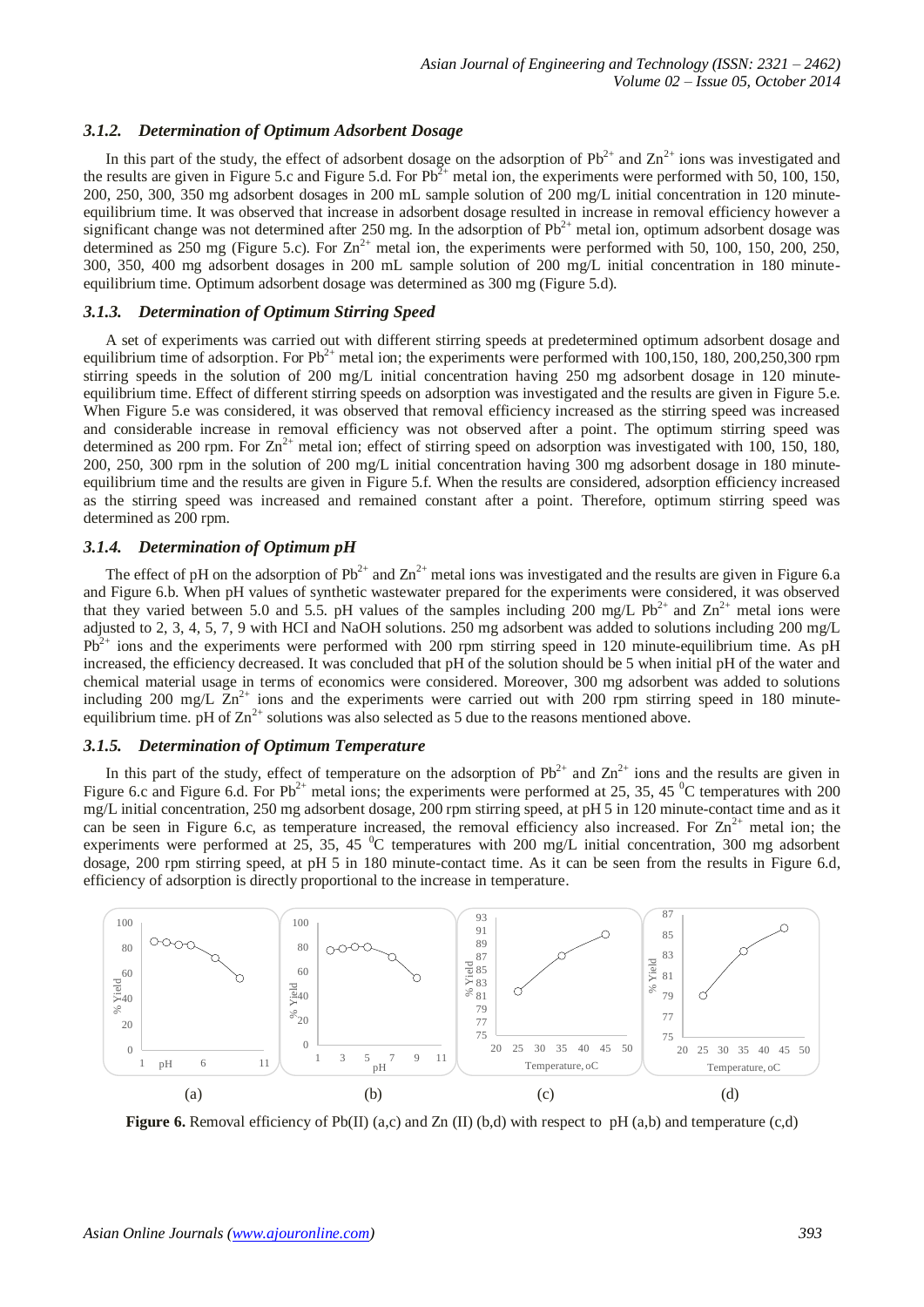#### **3.2. Adsorption Isotherms**

The amount and concentration of heavy metal adsorbed by nano montmorollonite were calculated by the following equation:

$$
q_e = \frac{(C_0 - C_e)}{M} xV
$$
 (1)

where  $q_e$  (mgg<sup>-1</sup>); the amount of substance adsorbed per unit mass of nano montmorillonite, Co (mgL<sup>-1</sup>); initial concentration of the substance that will be adsorbed,  $C_e(mgL^{-1})$  concentration of substance in the solution left as unadsorbed, V (L); volume of solution, M (g); amount of adsorbent. Adsorption isotherms of lead and zinc on nano montmorillonite were investigated as temperature controlled. At different temperatures,  $q_e$  and  $C_e$  isotherm graphs are given in Figure 7.a for lead ion and in Figure 7.b for zinc.



**Figure** 7.  $q_e$  vs.  $C_e$  graphs of Pb (II) (a) and Zn (II) (b).

In Langmuir isotherm, adsorption energy has a uniform distribution. Langmuir isotherm is expressed as in Equation 2:

$$
C_e / q_e = (1/Q^0 b) + (1/Q^0) C_e
$$
 (2)

where,  $C_e$  (mg L<sup>-1</sup>); concentration of the substance left in the solution after adsorption,  $q_e$  (mg g<sup>-1</sup>); the amount of substance adsorbed per unit mass of the adsorbent, b (L  $g^{-1}$ ); a constant related with adsorptivity of the adsorbent,  $Q^{0}$  (  $mg g^{-1}$ ); maximum adsorption capacity of adsorbent.

The slope and intercept of the line obtained from  $C_e/q_e$  vs.,  $C_e$  graph (Figure 8.a and Figure 8.b) resulted in  $Q^0$  and b constants, respectively. This isotherm ca nnot explain clearly the equilibrium in heterogeneous adsorption systems occurred especially as single-layer adsorption. In order to determine convenience of the adsorption, dimensionless  $R_L$ (dispersion) constant is calculated (Equation 3) and convenience is provided if the value of this constant is between 0 and 1 [28].

$$
R_{L} = \frac{1}{1 + bC_0} \tag{3}
$$

Here, b (L mg<sup>-1</sup>); Langmuir constant,  $C_0$  (mg  $L^{-1}$ ) initial concentration of the substance in the solution. Freundlich isotherm explains equilibrium on heterogeneous surfaces and does not assume single-layer capacity since amount of adsorbed substance increases with the increase in solution concentration [29]. Freundlich equation is given as follows;

$$
\log q_e = \log K_F + n \log C_e \tag{4}
$$

where  $K_F$  (L  $g^{-1}$ ) and n (untiless) are Freundlich constants being adsorbent capacity and heterogeneity factor, respectively. The slope of the line obtained from  $\log q_e$  vs.  $\log C_e$  graph (Figure 8.c, Figure 8.d) results in 1/n and its intercept results in log  $K_F$ . If the value of "n" is less than 1, it is indicated that adsorption process in convenient [30].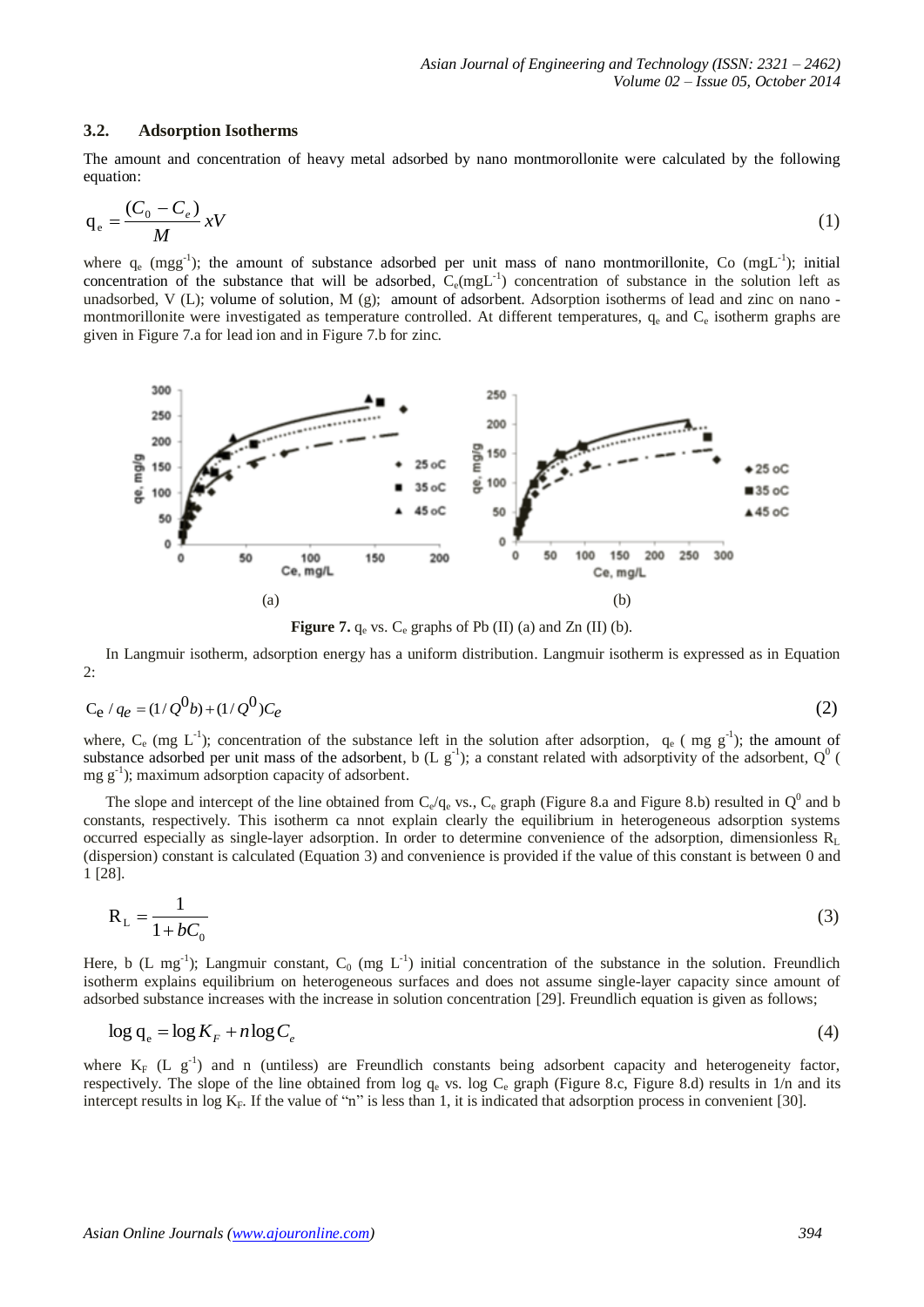

**Figure 8.** a) Langmuir isotherm graph for Pb (II) adsorption at different temperatures, b) Langmuir isotherm graph for Zn (II) adsorption at different temperatures, c) Freundlich isotherm graph for Pb (II) adsorption at different temperatures d) Freundlich isotherm graph for Zn (II) adsorption at different temperatures, e) Temkin isotherm graph for Pb (II) adsorption at different temperatures, f) Temkin isotherm graph for Zn (II) adsorption at different temperatures.

Temkin adsorption isotherm is the one which expresses the indirect effects of adsorbate-adsorbent interactions on adsorption. According to Temkin isotherm, adsorption heat of all molecules in the layer decreases linearly. Temkin isotherm is generally given as Equation (5) [31].

$$
q_e = \frac{RT}{b} \ln(A) + \frac{RT}{b} \ln(AC_e)
$$
\n(5)

"B" is written instead of RT/b and A together with B are called Temkin constants. Here R is gas constant  $(J \text{ mol}^{-1}K^{-1})$ , T is the temperature of the medium (K). Temkin isotherm graphs are given in Figure 8.e and Figure 8.f. Isotherm constants and  $\mathbb{R}^2$  values obtained in the adsorption of both metal ions at different temperatures are given in Table 3.

When  $R<sup>2</sup>$  values were considered, it was determined that Langmuir adsorption isotherm was well fitted for the adsorption of both metal ions.

|                    | Lead           |                |                |                 | Zinc           |                |                |  |
|--------------------|----------------|----------------|----------------|-----------------|----------------|----------------|----------------|--|
| <b>Temperature</b> | T              | $25\,^0C$      | $35\,^0C$      | $45^{\circ}$ C  | $25\,^0C$      | $35\,^0$ C     | $45\,^0$ C     |  |
| Langmuir           | $\mathbf{O}^0$ | 30.30          | 31.25          | 32.26           | 15.63          | 20.00          | 22.73          |  |
| <b>Adsorption</b>  | b              | 0.1372         | 0.0815         | 0.0606          | 0.1829         | 0.1422         | 0.1485         |  |
| <b>Isotherm</b>    | ${\bf R}^2$    | 0.948          | 0.984          | 0.994           | 0.9932         | 0.9963         | 0.9983         |  |
|                    | $R_{L}$        | $0.23 - 0.014$ | $0.33 - 0.024$ | $0.062 - 0.032$ | $0.18 - 0.011$ | $0.22 - 0.012$ | $0.21 - 0.013$ |  |
| <b>Freundlich</b>  | $K_{\rm F}$    | 16.79          | 22.17          | 25.92           | 10.22          | 13.31          | 12.97          |  |
| <b>Adsorption</b>  | $\mathbf n$    | 1.83           | 1.84           | 1.85            | 1.83           | 1.85           | 1.77           |  |
| <b>Isotherm</b>    | ${\bf R}^2$    | 0.993          | 0.977          | 0.956           | 0.8748         | 0.8981         | 0.9239         |  |
| <b>Temkin</b>      | B              | 48.15          | 52.32          | 54.72           | 33.65          | 41.29          | 45.66          |  |
| <b>Adsorption</b>  | A              | 31.94          | 15.83          | 5.40            | 33.21          | 37.17          | 44.90          |  |
| <b>Isotherm</b>    | $\mathbf{R}^2$ | 0.890          | 0.946          | 0.969           | 0.942          | 0.956          | 0.976          |  |

**Table 3.** Isotherm constant obtained at different temperatures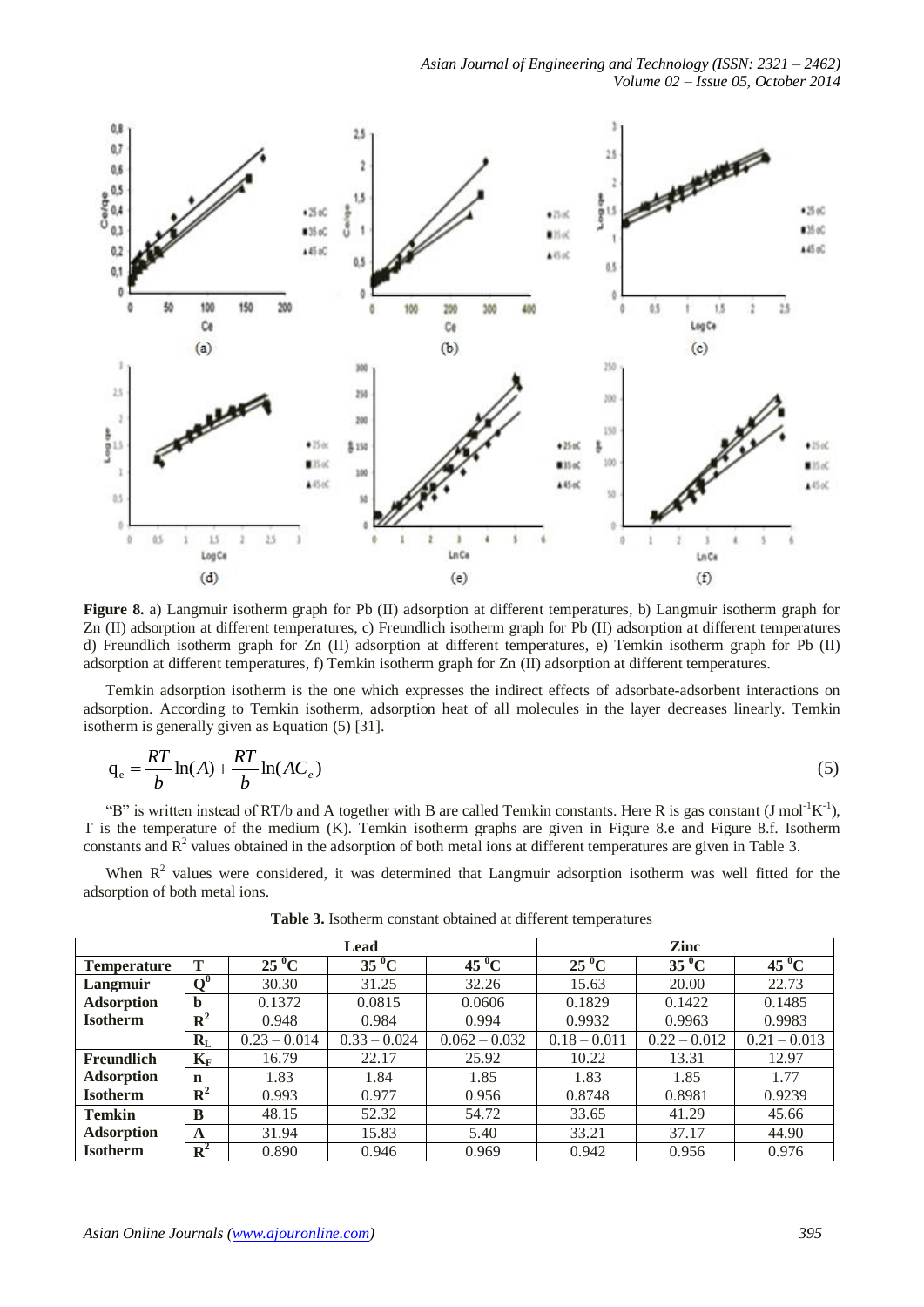#### **3.3. Adsorption Kinetics**

Adsorption kinetics was investigated in terms of pseudo-first order and pseudo-second order kinetics models as well as intraparticle diffusion model. Pseudo-first order kinetics model is expressed as follows [32];

$$
\log(q_e - q_t) = \log(q_e) - \frac{k_1}{2.303}t\tag{6}
$$

 $q_e$  (mg g<sup>-1</sup>) and  $q_t$  (mg g<sup>-1</sup>) are amount of adsorbed substance at equilibrium and at any time t, respectively,  $k_1$  (min<sup>-1</sup>) is rate constant for pseudo-first order.

The slope and the intercept of the line belonging to the graph of log  $(q_e - q_t)$  vs. t (Figure 9.a and Figure 9.b) are used to determine adsorption density at equilibrium  $q_e$  and pseudo-first order rate constant  $k_1$ , respectively [33]. Pseudosecond order adsorption kinetics is given in the following equation [34];

$$
\frac{t}{q_t} = \frac{1}{k_2 q_e^2} + \frac{1}{q_e} t \tag{7}
$$

 $k_2$  (g mg<sup>-1</sup>min<sup>-1</sup>) is the rate constant of pseudo-second order. Rate constant of pseudo-second order adsorption kinetics  $(k_2)$  and amount of adsorbed heavy metal at equilibrium ( $q_e$  cal.) were determined from the slope and intercept of *t* vs.  $t/q_t$ graph (Figure 9.c and Figure 9.d), respectively [35]. Intraparticle diffusion equation is the one which was presented to explain the rate change in fractional equilibrium systems. Intraparticle diffusion model is given as follows [36];

$$
q_t = k_{\rm int} t^{1/2} \tag{8}
$$

 $k_{int}$  (mg g<sup>-1</sup> min<sup>-1/2</sup>) is the rate constant of intraparticle diffusion model. The graph of  $t^{1/2}$  versus  $q_t$  was drawn (Figure 9.e and Figure 9.f). The values of *k*int were calculated from the slope of the graph. The constants and parameters calculated for adsorption kinetics are given in Table 4. When the results in Table 4. were considered and  $R^2$  values were investigated, it was determined that the adsorption of both metal ions on nano montmorillonite was in accordance with pseudo-second order kinetics model. According to the results, the adsorption capacities of the adsorbent for lead and zinc were calculated as 138.8 g. and 143.8 g, respectively.



**Table 4.** Kinetik parameters and correlation coefficients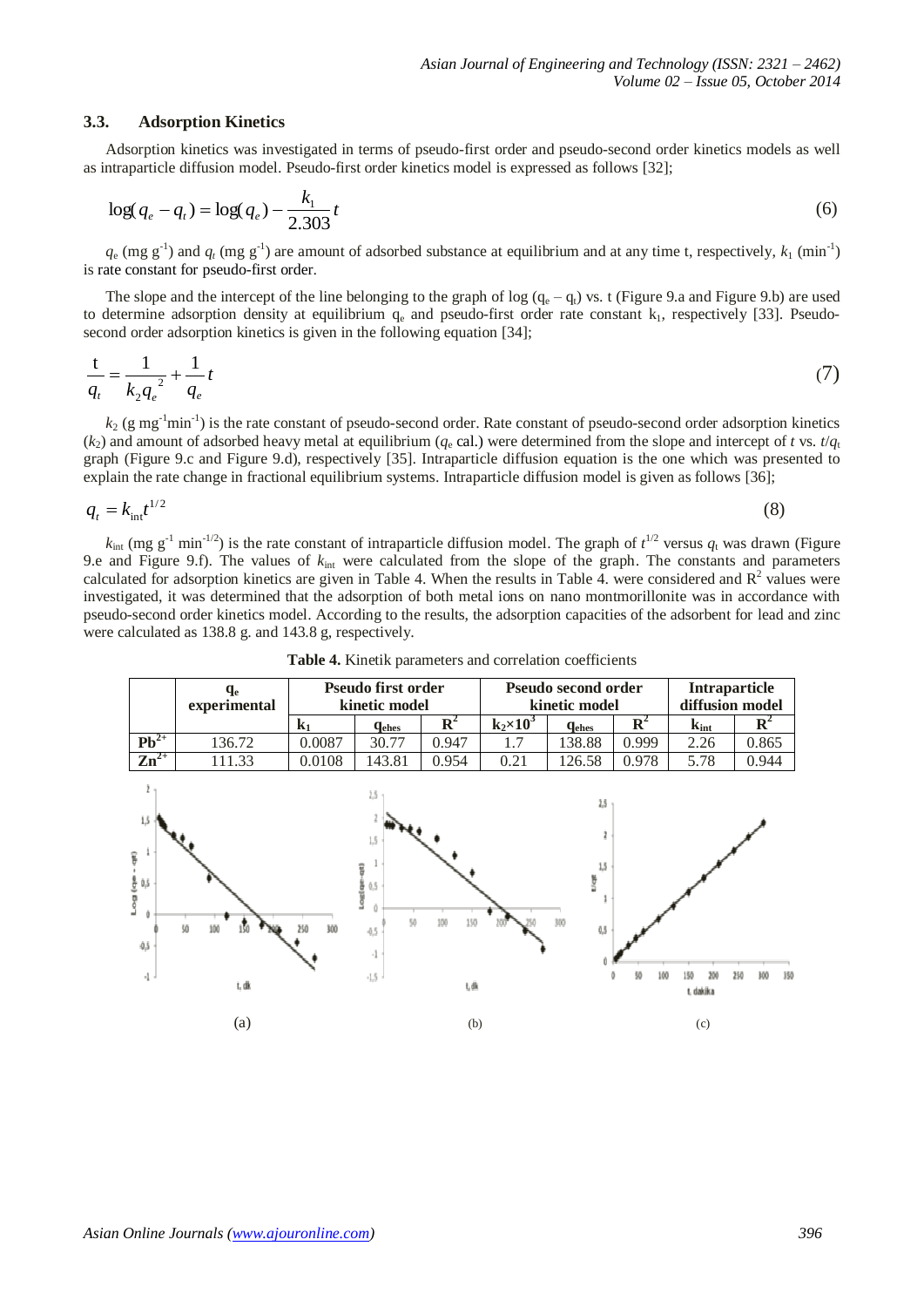

**Figure 9.** a) Pb(II) Pseudo-first order kinetic model b) Zn(II) Pseudo-first order kinetic model c) Pb(II) Pseudo-second order kinetic model d) Zn(II) Pseudo-second order kinetic model e) Pb(II) Intraparticle diffusion model f) Zn(II) Intraparticle diffusion model

## **3.4. Adsorption Thermodynamics**

Investigation of thermodynamic parameters such as Gibbs free energy (Δ*G*º), enthalpy (Δ*H*º) and entropy (Δ*S*º) is important in terms of deciding its feasibility for the adsorption of Zn and Pb heavy metal ions on nano-montmorillonite and its spontaneous nature. The value of  $\Delta G^{\circ}$  can be calculated as follows [24];

$$
\Delta G^0 = -RT \ln K_c \tag{9}
$$

Where R (8.314 J mol<sup>-1</sup>K<sup>-1</sup>) is gas constant, T (Kelvin) is temperature,  $K_c$  is distribution coefficient and is calculated as follows:

$$
K_c = q_e / C_e \tag{10}
$$

The following equations are used to calculate enthalpy  $(\Delta H^{\circ})$  and entropy;

$$
\Delta G^0 = \Delta H^0 - T \Delta S^0 \tag{11}
$$

$$
\ln K_c = \frac{\Delta S^0}{R} - \frac{\Delta H^0}{RT}
$$
\n(12)

Generally a system is in a tendency of having the lowest energy and the highest entropy. Therefore, a reaction having negative ΔH°(exothermic) and positive ΔSº (entropy increases) values proceeds forward in the formation of products. If ΔH° value is positive and ΔSº value is positive, it can be said that the reaction is spontaneous. If ΔH° value is positive and  $\Delta S^{\circ}$  value is negative, then the reaction is non spontaneous. If  $\Delta H^{\circ}$  is positive, the reaction is endothermic and if  $\Delta H^{\circ}$ is negative, then the reaction is exothermic. The driving force of a reaction is expressed with Gibbs free energy  $\Delta G^{\circ}$ . Negative ΔG° values indicate that the process is possible and the reaction occurs spontaneously [37]. The thermodynamic parameters  $\Delta H^{\circ}$  and  $\Delta S^{\circ}$  values were calculated from the slope and intercept of the graph of 1/T versus ln  $K_c$  (Figure 10.a and Figure 10.b), respectively and are given in Table 5.



**Figure** 10. a) 1/T–ln K<sub>c</sub> graph for thermodynamic parameters of Pb(II) adsorption b) 1/T–ln K<sub>c</sub> graph for thermodynamic parameters of Zn(II) adsorption.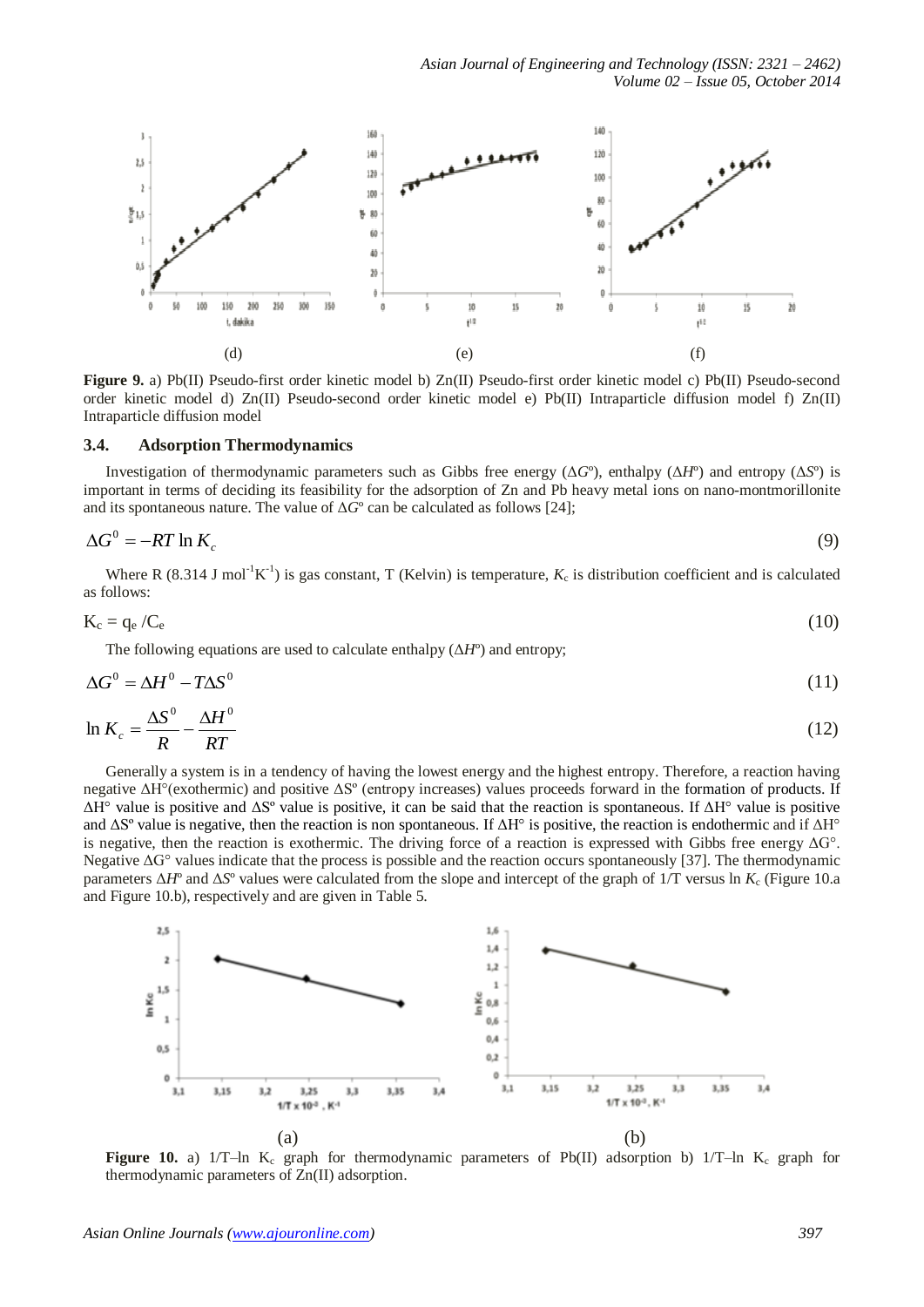|                    | Lead             |                  |                                | Zinc    |       |                                |
|--------------------|------------------|------------------|--------------------------------|---------|-------|--------------------------------|
| <b>Temperature</b> | $\Delta G^{\nu}$ | $\Delta H^{\nu}$ | $\Delta \textbf{S}^\textbf{0}$ | ΔG      |       | $\Delta \textbf{S}^{\text{v}}$ |
| 298                | $-3.13$          |                  |                                | $-2.29$ |       |                                |
| 308<br>A           | $-4.34$          | 29.87            | 110.86                         | $-3.10$ | 18.12 | 68.64                          |
| 318                | $-5.35$          |                  |                                | $-3.66$ |       |                                |

**Table 5.** Gibbs free energy ( $\Delta G^{\circ}$ ), enthalpy ( $\Delta H^{\circ}$ ) and entropy ( $\Delta S^{\circ}$ ) values of metal ions at different temperatures

When the results are investigated,  $\Delta G^0$  values for both metal ions were calculated as negative. Negative values of  $\Delta G^0$ express the spontaneous nature of the process. If the change in enthalpy  $(\Delta H^0)$  is positive, it means that the adsorption process is endothermic and if the change in free entropy  $(\Delta S^0)$  is positive, then it means that the disorder on the interface of solid and the solution increases.

## **4. RESULTS**

In this study, the possibility for the treatment of lead and zinc heavy metal ions from aqueous solutions by nano montmorillonite adsorption was investigated. In the optimization studies, the optimum values of the parameters were determined. The isotherm constants were calculated by using the linearized forms of Langmuir, Freundlich and Temkin isotherm equations within a temperature range of 25 °C, 35 °C and 45 °C. When regression coefficients  $(R^2)$  calculated in the adsorption of lead and zinc ions were investigated, it was determined that adsorption was well fitted with Langmuir isotherm. Maximum adsorption capacities for lead at 25 ºC, 35 ºC and 45 ºC temperatures were calculated as 30.30, 31.25, 32.26 mg  $g^{-1}$ , respectively and for zinc at 25 °C, 35 °C and 45 °C temperatures were found as 15.63, 20.00, 22.73 mg g<sup>-1</sup>, respectively. As a result of kinetic studies, it was observed that adsorption kinetics was in accordance with pseudo-second order kinetics model. As a result of thermodynamic calculations, ΔH° and ΔS° values for the adsorption of lead and zinc ions on nano montmorillonite were positive and were calculated as 29.87 kJ/mol and 110.86 J/mol.K for lead and as 18.12 kJ/mol and 68.64 J/mol.K for zinc, respectively. This reaction was endothermic. The values of ΔG° for lead were -3.13, -4.34, -5.35 kJ/mol and -2.29, -3.10, -3.66 kJ/mol for zinc. It was observed that removal of lead and zinc was better at high temperatures. Positive ΔH° value is a factor which explains that the heat of adsorption is endothermic.  $\Delta$ G° values were calculated as negative for the adsorption of both metal ions. Negative values of  $\Delta$ G° indicated that the process was spontaneous.

Consequently, it was revealed that natural nano montmorillonite mineral can be effectively used as an adsorbent for the removal of  $Pb^{2+}$  and  $Zn^{2+}$  ions after providing appropriate processes and optimum conditions. Moreover, using nano montmorillonite as its natural form without any physical and chemical pretreatment in adsorption experiments will reduce the cost of process.

# **5. ACKNOWLEDGMENT**

This study is a part from master thesis of Okan DUMAN. The authors would like to express appreciation for the support of the Selcuk University, Coordinator of BAP. In addition valuable academic researcher Assoc. Prof. Dr. Celalettin Özdemir died June 5, 2014

## **6. REFERENCES**

- [1] Carvalho, W. A., Vignado, C., Fontana, J., Ni(II) Removal from Aqueous Effluents by Silylated clays. Journal of Hazardous Materials 153(3), (2007) Pages 1240-1247.
- [2] Dantas, T.N.C., Neto, A.A.D., Moura, M.C.P.A., Neto, E.L.B., Telemaco, E.P., Chromium Adsorption by Chitosan Impregnated with Micro Emulsion. Langmuir 17 (14), (2001) Pages 4256-4260.
- [3] Al-Haj Ali, A., El-Bishtawi, R., Removal of Lead and Nickel Ions Using Zeolite Tuff. Journal of Chemical Technological Biotechnology 69, (1997) Pages 27-34.
- [4] An, H.K., Park, B.Y., Kim, D.S., Crab Shell for the Removal of Heavy Metals from Aqueous Solution. Water Research 35, (2001), Pages 3551-3556.
- [5] Ozdemir, C., Chromium Removal from the Wastewater on Raw Material of Saw Dust. Cellulose Chemistry and Technology 39, (2005) Pages 325-329.
- [6] [Argun, M.](http://apps.webofknowledge.com/DaisyOneClickSearch.do?product=WOS&search_mode=DaisyOneClickSearch&colName=WOS&SID=4CIAafPcmd@988PmP2g&author_name=Argun,%20ME&dais_id=2697672)E., [Dursun, S,](http://apps.webofknowledge.com/DaisyOneClickSearch.do?product=WOS&search_mode=DaisyOneClickSearch&colName=WOS&SID=4CIAafPcmd@988PmP2g&author_name=Dursun,%20S&dais_id=11223092) Ozdemir, C., [Karatas, M., H](http://apps.webofknowledge.com/DaisyOneClickSearch.do?product=WOS&search_mode=DaisyOneClickSearch&colName=WOS&SID=4CIAafPcmd@988PmP2g&author_name=Karatas,%20M&dais_id=11794595)eavy Metal Adsorption by Modified Oak Sawdust: Thermodynamics and Kinetics. Journal of Hazardous Materials 141 (1), (2007) Pages 77-85.
- [7] Wan Ngah WS, Endud CS, Mayanar R., Removal of Copper (II) Ions from Aqueous Solution onto Chitosan and Cross-Linked Chitosan Beads. React Funct Polymer 50(2), (2002) Pages 181-191.
- [8] Ho, Y.S., McKay, G., Application of Kinetic Models to the Sorption of Copper(II) onto Pea. Adsorption Science and Technology 20, (2002) Pages 797-815.
- [9] Toles, C.A., Marshall, W.E., Copper Ion Removal by Almond Shell Carbons and Commercial Carbons: Batch and Column Studies. Separation Science and Technology 37 (10), (2002) Pages 2369-2383.
- [10] Bayat, B., Comparative Study of Adsorption Properties of Turkish Fly Ashes I. The Case of Nickel(II), Copper(II) and Zinc(II), Journal Of Hazardous Materials B95, (2002) Pages 251-273.